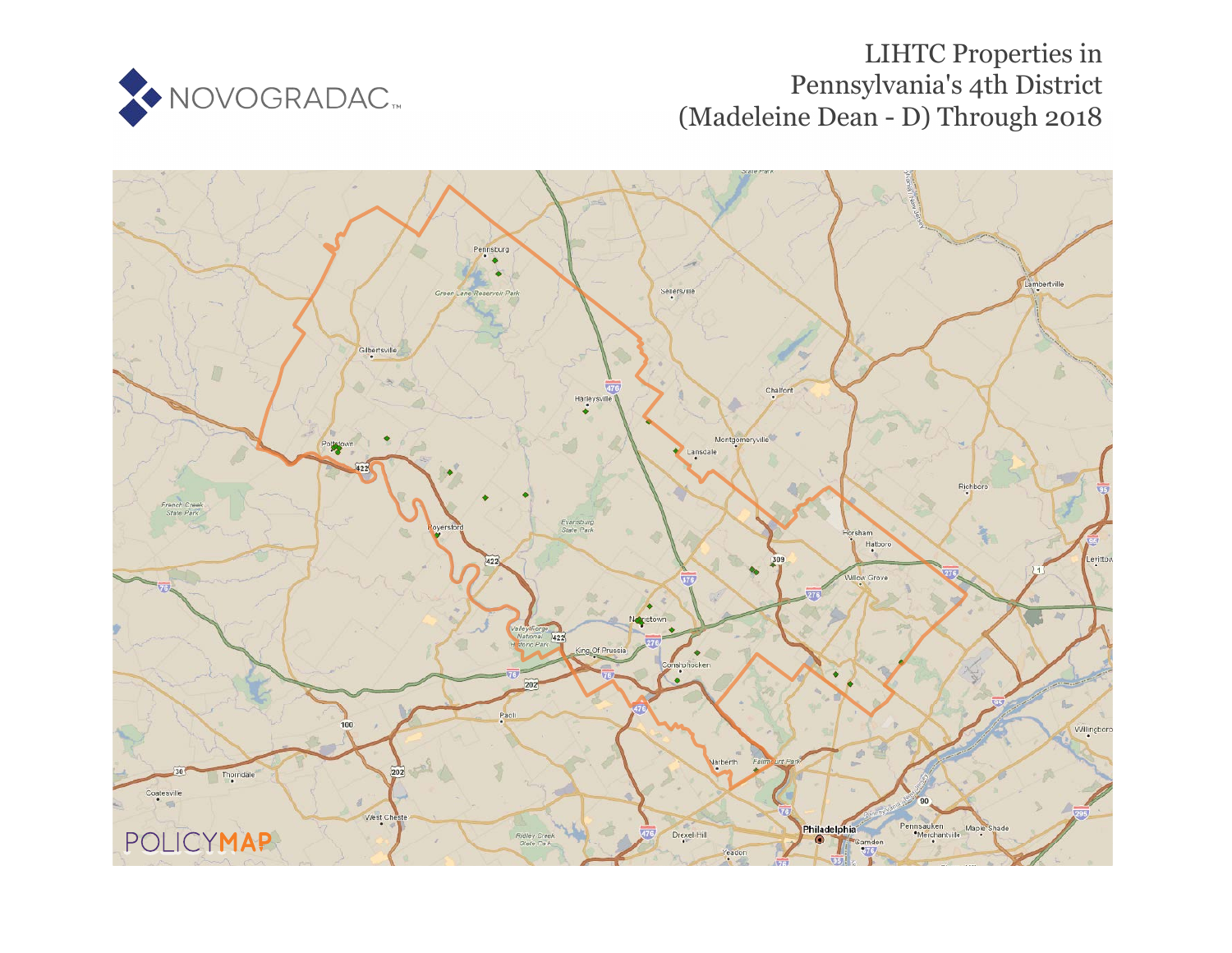## LIHTC Properties in Pennsylvania's 4th District Through 2018

| <b>Project Name</b>                | <b>Address</b>                         | City                       | <b>State</b>  | <b>Zip Code</b> | Nonprofit<br><b>Sponsor</b> | <b>Allocation</b><br>Year | <b>Annual</b><br><b>Allocated</b><br><b>Amount</b> | <b>Year PIS</b> | <b>Construction Type</b>       | <b>Total</b><br><b>Units</b> | Low<br><b>Income</b><br><b>Units</b> | <b>Rent or</b><br><b>Income</b><br><b>Ceiling</b> | <b>Credit %</b>                             | <b>Tax-Exempt</b><br><b>Bond</b> | <b>HUD Multi-Family</b><br>Financing/<br><b>Rental Assistance</b> |
|------------------------------------|----------------------------------------|----------------------------|---------------|-----------------|-----------------------------|---------------------------|----------------------------------------------------|-----------------|--------------------------------|------------------------------|--------------------------------------|---------------------------------------------------|---------------------------------------------|----------------------------------|-------------------------------------------------------------------|
| <b>FORD APTS</b>                   | 159 MAIN ST                            | <b>ROYERSFORD</b>          | PA            | 19468           | $\mathbf{N}\mathbf{o}$      | 1989                      | \$22,768                                           | 1991            | Acquisition and Rehab 9        |                              | 9                                    | 60% AMGI                                          | <b>Both 30%</b><br>and 70%<br>present value | No                               |                                                                   |
| <b>JEFFERSON APTS</b>              | 250 HALE ST                            | <b>POTTSTOWN</b>           | PA            | 19464           | No                          | 2001                      | \$396,833                                          | 2003            | Acquisition and Rehab 46       |                              | 46                                   | 60% AMGI                                          | $30\,\%$ present $_{\, \rm No}$<br>value    |                                  |                                                                   |
| <b>VILLAS AT RED HILL</b>          | 550 SINGER<br><b>WAY</b>               | RED HILL                   | PA            | 18076           | $\rm No$                    | 2001                      | \$518,071                                          | 2003            | <b>New Construction</b>        | 68                           | 67                                   | 60% AMGI                                          | $30$ % present $\,$ No value                |                                  |                                                                   |
| POWELL 224 DUPLEX<br><b>REHAB</b>  | 224 E HECTOR<br>${\rm ST}$             | CONSHOHOCKEN PA            |               | 19428           | No                          | 1993                      | \$2,005                                            | 1993            | Acquisition and Rehab 2        |                              | $\boldsymbol{2}$                     | 60% AMGI                                          | $30$ % present $\,$ No $\,$<br>value        |                                  |                                                                   |
| RAHN'S HORIZON III                 | 12 SCHOOL<br>HOUSE RD                  | COLLEGEVILLE               | PA            | 19426           | No                          | 1993                      | \$5,350                                            | 1993            | <b>Acquisition and Rehab 3</b> |                              | $\boldsymbol{3}$                     | <b>50% AMGI</b>                                   | <b>Both 30%</b><br>and 70%<br>present value | No                               |                                                                   |
| STEPS - KING STREET                | 519 KING ST                            | <b>POTTSTOWN</b>           | PA            | 19464           | Yes                         | 1993                      | \$27,326                                           | 1993            | Acquisition and Rehab 10       |                              | 10                                   | 50% AMGI                                          | $30$ % present $\,$ No $\,$<br>value        |                                  |                                                                   |
| PARK VIEW AT<br><b>CHELTENHAM</b>  | 1990<br>ASHBOURNE RD ELKINS PARK       |                            | PA            | 19027           | Yes                         | 2004                      | \$664,559                                          | 2006            | <b>New Construction</b>        | 75                           | 74                                   | 60% AMGI                                          | <b>Both 30%</b><br>and 70%<br>present value | No                               |                                                                   |
| <b>SCHWENCKFELD</b><br>MEWS        | 1292<br>ALLENTOWN RD $\,$ LANSDALE     |                            | PA            | 19446           | Yes                         | 2006                      | \$834,063                                          | 2008            | <b>New Construction</b>        | 63                           | 63                                   | 60% AMGI                                          | $70$ % present $\,$ No $\,$<br>value        |                                  |                                                                   |
| 1057 BELVOIR ROAD                  | 1057 BELVOIR<br>$\mathbf{R}\mathbf{D}$ | PLYMOUTH<br><b>MEETING</b> | $\mathbf{PA}$ | 19462           | Yes                         | 1990                      | \$12,026                                           | 1990            | Acquisition and Rehab 5        |                              | $5\phantom{.0}$                      | <b>50% AMGI</b>                                   | <b>Both 30%</b><br>and 70%<br>present value | No                               |                                                                   |
| 311 N FRANKLIN ST                  | $311$ N FRANKLIN $\_$ POTTSTOWN<br>ST  |                            | PA            | 19464           | No                          | 1989                      | \$7,192                                            | 1990            | Acquisition and Rehab 2        |                              | $\boldsymbol{2}$                     | 60% AMGI                                          | 70 % present $\hbox{~No}$<br>value          |                                  |                                                                   |
| 611 GREEN ST                       | 611 GREEN ST                           | <b>NORRISTOWN</b>          | PA            | 19401           | $\mathbf{N}\mathbf{o}$      | 1989                      | \$3,818                                            | 1990            | Acquisition and Rehab 1        |                              | $\mathbf{1}$                         | 60% AMGI                                          | 70 % present No<br>value                    |                                  |                                                                   |
| ARDMORE HOUSING<br>FOR THE ELDERLY | <b>13 ST ASAPHS</b><br>RD              | <b>BALA CYNWYD</b>         | PA            | 19004           | Yes                         | 1995                      | \$41,298                                           | 1997            | Acquisition and Rehab 6        |                              | $\boldsymbol{6}$                     | 60% AMGI                                          | $30$ % present $\,$ No $\,$<br>value        |                                  |                                                                   |
| DERSTINE RUN II                    | <b>84 DERSTINE</b><br>RD               | <b>HATFIELD</b>            | PA            | 19440-3405      | Yes                         | 2016                      | \$1,016,346                                        | 2013            | <b>New Construction</b>        | 60                           | 51                                   | 60% AMGI                                          | $70\,\%$ present $\,$ No value              |                                  | No                                                                |

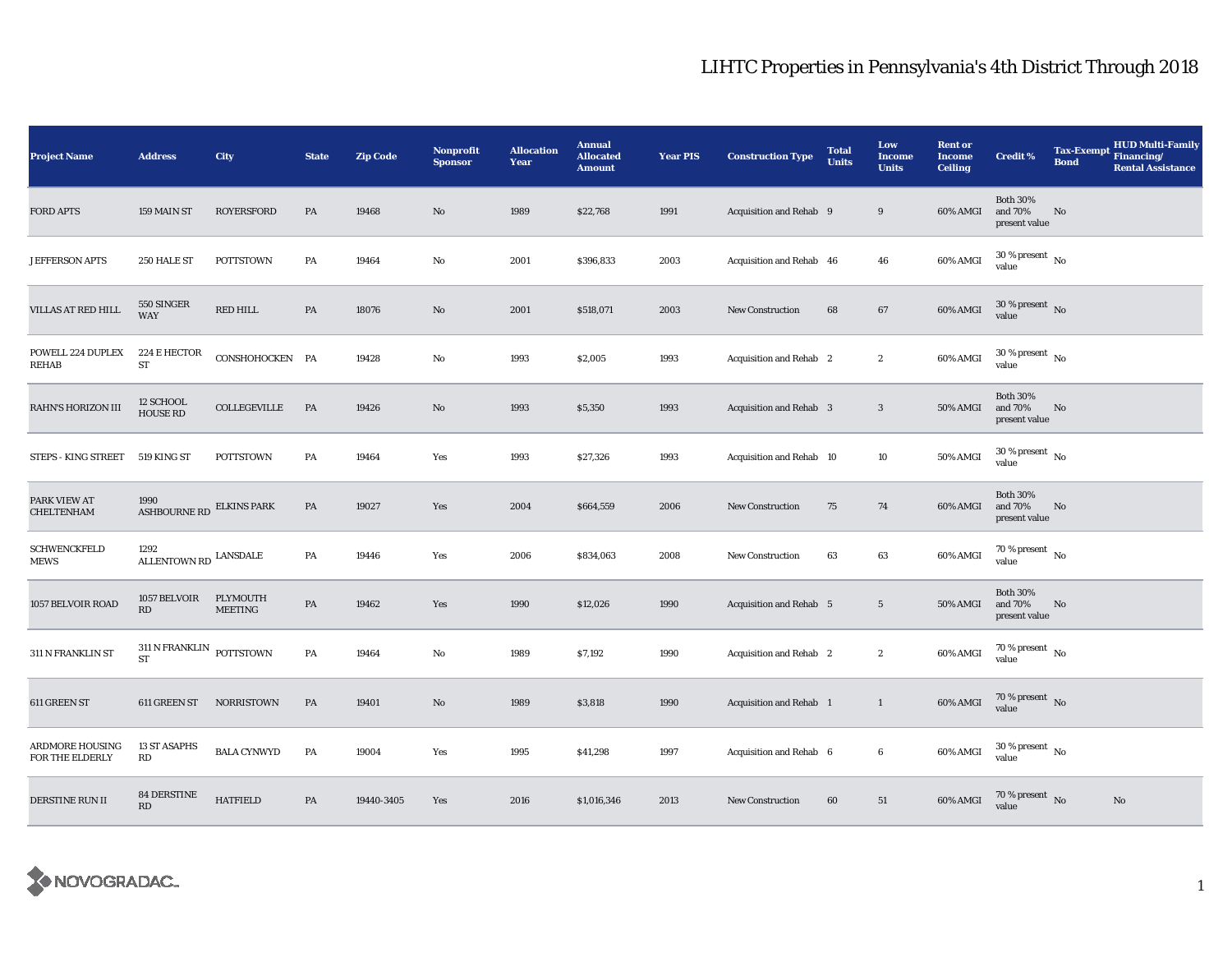## LIHTC Properties in Pennsylvania's 4th District Through 2018

| <b>Project Name</b>                                  | <b>Address</b>                    | <b>City</b>                   | <b>State</b> | <b>Zip Code</b> | Nonprofit<br><b>Sponsor</b> | <b>Allocation</b><br>Year | <b>Annual</b><br><b>Allocated</b><br><b>Amount</b> | <b>Year PIS</b>      | <b>Construction Type</b> | <b>Total</b><br><b>Units</b> | Low<br><b>Income</b><br><b>Units</b> | <b>Rent or</b><br><b>Income</b><br><b>Ceiling</b> | <b>Credit %</b>                             | <b>Tax-Exempt</b><br><b>Bond</b> | <b>HUD Multi-Family</b><br>Financing/<br><b>Rental Assistance</b> |
|------------------------------------------------------|-----------------------------------|-------------------------------|--------------|-----------------|-----------------------------|---------------------------|----------------------------------------------------|----------------------|--------------------------|------------------------------|--------------------------------------|---------------------------------------------------|---------------------------------------------|----------------------------------|-------------------------------------------------------------------|
| <b>MISSION GREEN</b>                                 | 70 SHADY LN                       | <b>JENKINTOWN</b>             | PA           | 19046-4286      | Yes                         | 2015                      | \$60,000                                           | 2014                 | New Construction         | 61                           | 61                                   | 60% AMGI                                          | $70$ % present $$\rm{No}$$ value            |                                  | $\rm No$                                                          |
| WHITEMARSH SENIOR<br><b>VILLAGE</b>                  |                                   | 29 RIDGE PIKE CONSHOHOCKEN PA |              | 19428-2116      | No                          | 2016                      | \$1,609,327                                        | 2015                 | New Construction         | 62                           | 62                                   | 60% AMGI                                          | $70\,\%$ present $\,$ No $\,$<br>value      |                                  | No                                                                |
| BEECH STREET<br><b>FACTORY</b>                       | 341 BEECH ST POTTSTOWN            |                               | PA           | 19464-5691      | Yes                         | 2018                      | \$1,156,748                                        | 2017                 | Acquisition and Rehab 43 |                              | 43                                   | 60% AMGI                                          | 70 % present<br>value                       |                                  | $\rm No$                                                          |
| LIMERICK GREEN                                       | 827 N LEWIS RD LIMERICK           |                               | PA           | 19468           | No                          | 1998                      | \$632,436                                          | 2000                 | <b>New Construction</b>  | 80                           | 80                                   | 60% AMGI                                          | $30$ % present $\,$ No $\,$<br>value        |                                  |                                                                   |
| AMBLER MANOR APTS 48 N MAIN ST                       |                                   | AMBLER                        | PA           | 19002           | Yes                         | 1999                      | \$367,231                                          | 2001                 | <b>New Construction</b>  | 60                           | $60\,$                               | 60% AMGI                                          | $30$ % present $\,$ No $\,$<br>value        |                                  |                                                                   |
| PARKVIEW AT OAK CRES 560 OAK DR                      |                                   | HARLEYSVILLE                  | PA           | 19438           | Yes                         | 1999                      | \$816,076                                          | 2001                 | New Construction         | 100                          | 99                                   | 60% AMGI                                          | $30\,\%$ present $\,$ No $\,$<br>value      |                                  |                                                                   |
| 509 ASHBOURNE ROAD $$\tt ASHBOURNE\,RD$$ ELKINS PARK |                                   |                               | PA           | 19027           |                             | Insufficient<br>Data      | $\$0$                                              | Insufficient<br>Data | Not Indicated            | 85                           | $\bf{0}$                             |                                                   | Not<br>Indicated                            |                                  |                                                                   |
| PENNSBURG COMMONS 998 E TENTH ST PENNSBURG           |                                   |                               | PA           | 18073           |                             | Insufficient<br>Data      | $\$0$                                              | Insufficient<br>Data | Not Indicated            | ${\bf 50}$                   | $\boldsymbol{0}$                     |                                                   | <b>Not</b><br>Indicated                     |                                  |                                                                   |
| RITTENHOUSE SCHOOL 1705 LOCUST ST NORRISTOWN         |                                   |                               | PA           | 19401           |                             | Insufficient<br>Data      | $\$0$                                              | Insufficient<br>Data | Not Indicated            | 48                           | $\bf{0}$                             |                                                   | Not<br>Indicated                            |                                  |                                                                   |
| <b>SHFT</b>                                          | <b>AKA HOPE</b><br><b>GARDENS</b> | AMBLER                        | PA           | 19002           |                             | Insufficient<br>Data      | $\$0$                                              | Insufficient<br>Data | Not Indicated            | 8                            | $\bf{0}$                             |                                                   | Not<br>Indicated                            |                                  |                                                                   |
| 618-620 CHERRY ST                                    | <b>618 CHERRY ST NORRISTOWN</b>   |                               | PA           | 19401           | No                          | 1987                      | \$0                                                | 1987                 | Acquisition and Rehab 4  |                              | $\overline{4}$                       |                                                   | Not<br>Indicated                            | No                               |                                                                   |
| 1802 E RIDGE PIKE                                    | 1802 E RIDGE<br>PIKE              | <b>ROYERSFORD</b>             | PA           | 19468           | $\mathbf{No}$               | 1988                      | \$10,923                                           | 1989                 | Acquisition and Rehab 6  |                              | $\mathbf{3}$                         | 60% AMGI                                          | $30\,\%$ present $\,$ No value              |                                  |                                                                   |
| 246 W MAPLE ST                                       | 246 W MAPLE ST AMBLER             |                               | PA           | 19002           | No                          | 1989                      | \$1,950                                            | 1989                 | Acquisition and Rehab 1  |                              | $\mathbf{1}$                         | 60% AMGI                                          | <b>Both 30%</b><br>and 70%<br>present value | No                               |                                                                   |